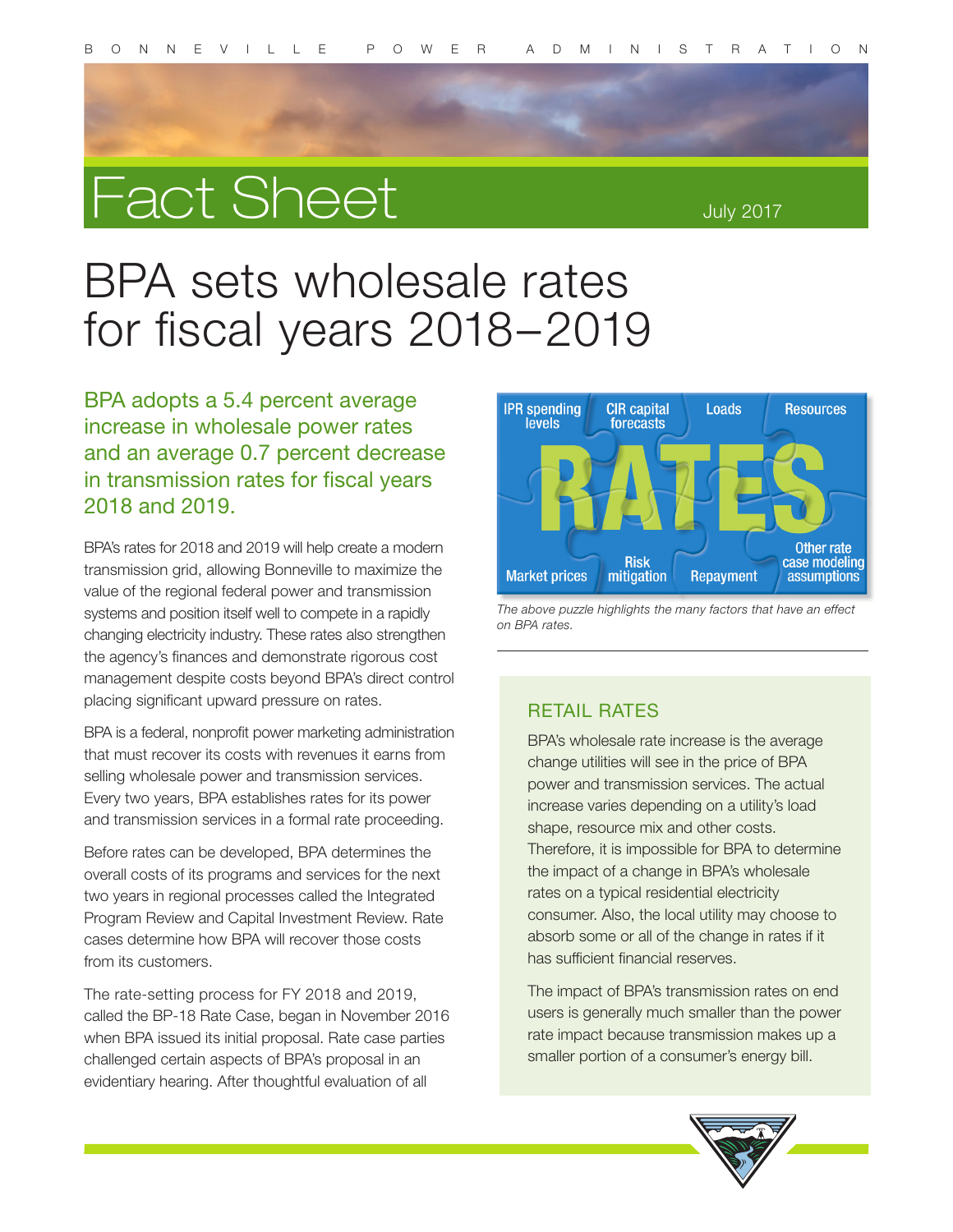#### WHAT POWER PRODUCTS DOES BPA OFFER?

LOAD FOLLOWING is a product where BPA provides power to meet a utility's needs at any given hour at any point in the year.

Under the SLICE product, a utility receives a percentage of the federal power output at an equally sized percent of BPA's power costs.

The **BLOCK** product allows a utility to purchase a specified amount of energy over the rate period.

positions, the BPA administrator issued the final record of decision on July 26, 2017. BPA files its rates with the Federal Energy Regulatory Commission for confirmation and approval. The rates are expected to be in effect from Oct. 1, 2017, through Sept. 30, 2019.

## Power rates

The average wholesale power rate is \$35.57 per megawatt hour, an increase of 5.4 percent for the rate period, or 2.7 percent annually. The rate increase is primarily due to a lower expected demand for power, a declining forecast of surplus power sales revenues due to lower market prices and escalating costs of programs driven by legal requirements despite successful efforts to find further reductions in anticipated program costs and debt-management actions. BPA is committed to continued cost containment and identifying new revenue streams to help alleviate this pressure and

| <b>BP-18 Priority</b><br><b>Firm Tier 1</b><br>Average Net Cost of Power | Rate<br>(S/MWh) | <b>Change from</b><br><b>BP-16</b><br>(% ) |
|--------------------------------------------------------------------------|-----------------|--------------------------------------------|
| <b>Overall</b>                                                           | 35.57           | 5.4                                        |
| <b>Slice</b>                                                             | 33.74           | 5.5                                        |
| <b>Non-Slice</b>                                                         | 36.14           | 5.2                                        |

help BPA achieve more stable and competitive long-term rates.

There are four different rate schedules, or types of services offered, for the sale of federal power: Priority Firm (PF) Power, New Resource Firm Power (NR), Industrial Firm Power (IP), and Firm Power and Surplus Products and Services (FPS). The vast majority of BPA's power sales are made at the PF rate.

The **Priority Firm Power rate** is for the sale of firm requirements power to load following, Slice/Block and Block customers. The PF Exchange rate applies to sales under the Residential Exchange Program. The average PF Exchange rate for BP-18 is \$61.86 per MWh, which is an increase of 5.3 percent from the BP-16 rate.

The New Resource Firm Power (NR-18) rate is for firm power sales to the new large single loads of preference customers and to investor-owned utilities consistent with power sales contracts. The NR-18 rate is \$78.95 per MWh, which is an increase of 7.0 percent from the NR-16 rate.

The Industrial Firm Power (IP-18) rate is for sales to two direct-service industrial customers, Alcoa and Port Townsend Paper. It is \$43.51 per MWh, an increase of 3.8 percent over the IP-16 rate.

The Firm Power and Surplus Products and Services Rate (FPS-18) is negotiated between BPA and the purchaser.

# Spill surcharge

BPA created the spill surcharge to recover the costs associated with the March 27 spill ruling by the U.S. District Court in Oregon in which the court ordered increased spill at eight Federal Columbia River Power System dams on the lower Columbia and Snake rivers for the 2018 spring fish passage season. The cost implications of this ruling were not known at the time of rate setting, so BPA adopted a surcharge.

The spill surcharge will adjust non-Slice power rates to recover the cost, or lost revenue, associated with increased spill and lost generation relative to the spill assumptions used when setting rates. The spill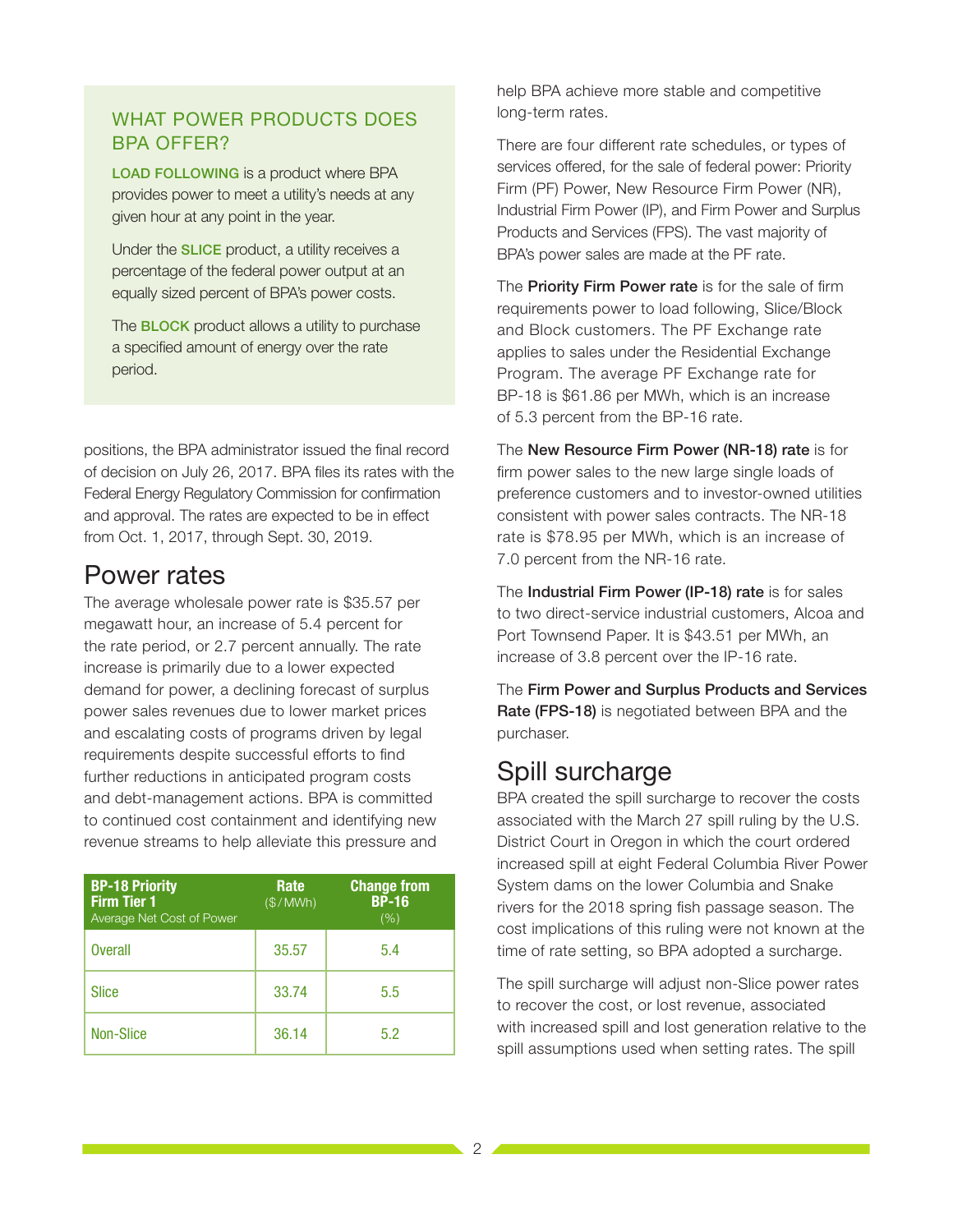

*Transmission rates fund operations and maintenance work, like this Shepards Flat rebuild project, that helps ensure power is delivered reliably to customers.* 

surcharge will be calculated separately for FY 2018 and 2019 based on the planned spill for each year.

The approach BPA adopted gives the administrator discretion to decrease or offset the spill surcharge for program spending reductions relative to the program spending used for the purpose of setting rates.

### Transmission rates

BPA's average transmission rate is decreasing this year due to cost containment and lower interest rate expense. Even with this decrease in rates, BPA needs to address the significant impact of long-term capital costs and develop a sustainable investment strategy for pending transmission system capital needs.

Depending on which service customers select, the rate change will affect them differently: The Network Integration rate, which BPA charges customers who use BPA transmission to deliver energy from their resources to their loads, will decrease 0.5 percent; and the Point-to-Point rate, for delivering energy from one specified point to another, will decrease 1.2 percent.

The administrator decided not to eliminate the Montana Intertie (IM) rate. However, BPA is committed to helping to establish and actively participate in a thoughtful, cohesive process to address barriers to the development of renewables in Montana. These are issues raised by stakeholders during the rate case process. BPA made a change to the IM rate to align the rate calculations with other tariff-based services, which led to a 15 percent reduction.

The overall long-term firm Southern Intertie (IS) rate will decrease approximately 16 percent. However, the IS rate for hourly services will rise by about

170 percent. This change addresses market differences between the Pacific Northwest and California and the reduction of high-demand hours in the California markets. This will also help to avoid stranded costs associated with customers switching from the long-term product to the short-term product. A reduction in long-term firm reservations and sales would mean that BPA would have to rely more on short-term sales to recover its Southern Intertie costs, and short-term sales are much more volatile and driven by market conditions that vary from year to year.

BPA also set rates for the ancillary and control area services it provides, such as managing the imbalance between scheduled and actual transmission use. BPA reached a settlement agreement with parties in October 2016, and the terms of the settlement were adopted with the final rates.

# Financial Reserves Policy

The Financial Reserves Policy provides a framework for how Power and Transmission contribute to agency financial reserves. It sets a financial reserves target range with lower and upper